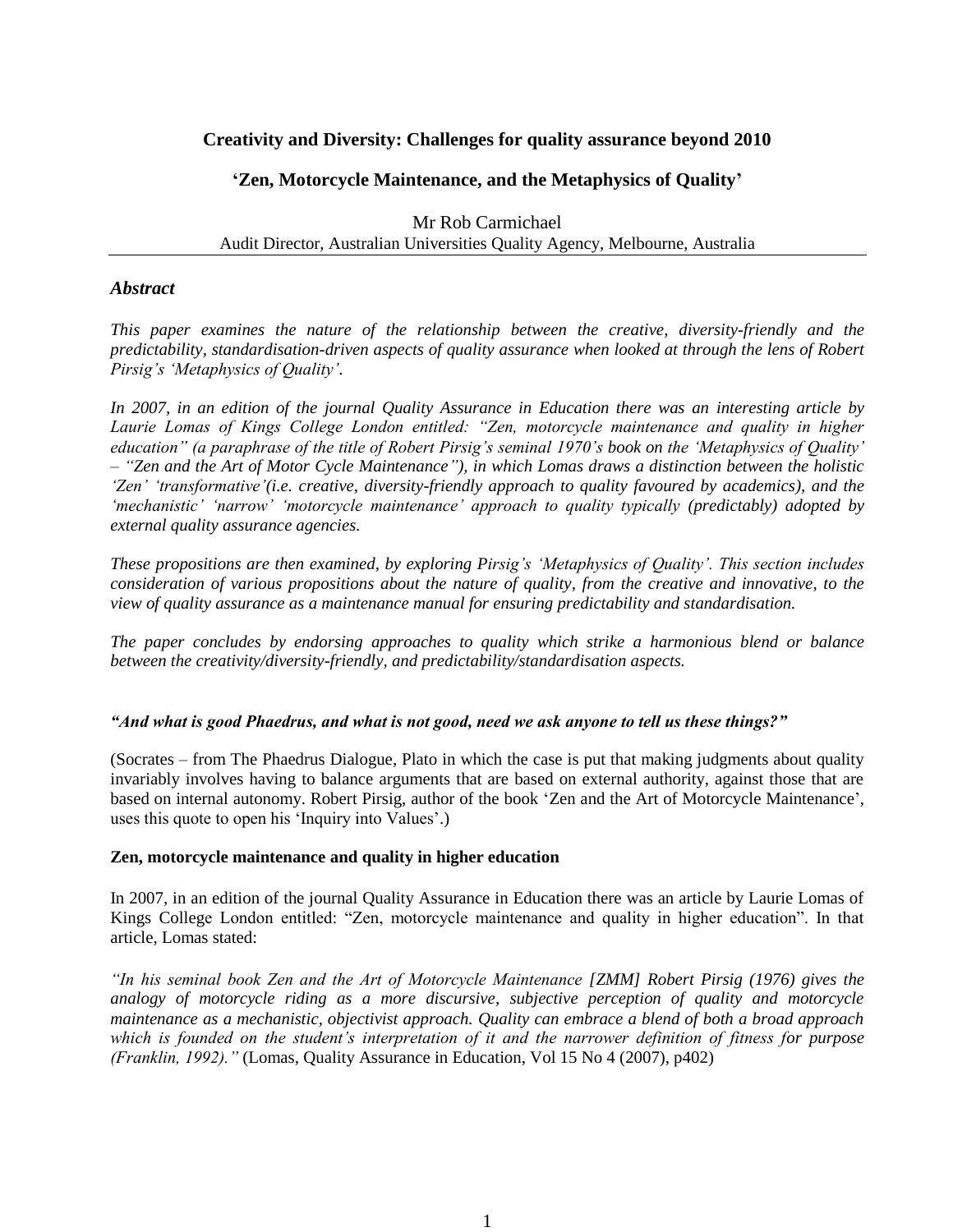In the context of higher education, Lomas distinguishes between 'transformative' quality enhancement, which he characterises as being "more discursive and subjective than other forms of quality initiative and more closely related to a Zen philosophy than the rigidity of motorcycle maintenance", and "fitness for purpose" quality assurance which he characterises as "related to the strictures of a motorcycle maintenance manual rather than the autonomy of a Zen philosophy." (Lomas, 2007, p403)

That is to say, something that you personally value has a certain "transformative Zen quality" about it, while poor old fitness-for-purpose quality assurance (typical of external QA) is about as dull as reading a technical instructions manual!

Lomas"s conclusions are somewhat paradoxical: On the one hand, he found that the majority of his respondents "perceived" quality to be largely related to fitness-for-purpose (i.e. predictability and standardization typical of external forms of QA), rather than being 'transformative' (an adjectival form of the verb 'transform' i.e. 'to alter' or 'to change', ostensibly in the quality paradigm, 'to improve', that is, to make into something of a qualitatively higher order), something which in education is conducive to creativity and diversity); On the other hand, Lomas observed that the more subjective 'aspirations' of the academic respondents that he interviewed in his 2007 study "are associated far more to a ("transcendental" i.e. 'superior') Zen philosophy than to the strictures of motorcycle maintenance" (Lomas, 2007, p412, the interpolation 'transcendental' in brackets is mine). Ostensibly, the difference between his respondents' "perceptions" and their "aspirations" explains the stated reluctance of many of the academics that Lomas interviewed to willingly involve themselves in external Quality Assurance Agency quality initiatives?

But why is there this dissonance between creative ideas about quality (i.e. approaches that are "diversityfriendly'), and the notion that quality assurance is primarily a 'mechanistic', predictability/standardisation process?

This paper will now examine this question by exploring the "Metaphysics of Quality".

# **The Metaphysics of Quality**

This is a term coined by Robert Pirsig to expound his ideas about the concept of "Quality" first expressed in ZMM:

*"Quality…you know what it is, yet you don"t know what it is. But that"s self-contradictory. But some things are better than others, that is they have more quality, but when you try to say what quality is, apart from the things that have it, it all goes poof!...Obviously some things are better than others…but what"s the "betterness"?...What the hell is Quality? What is it?"* (ZMM, p184)

This question led Pirsig to later develop a set of ideas (drawn from both Eastern religion and Western philosophy) about the concept of "Quality" (for which Pirsig uses an upper case Q), and which he called "the Metaphysics of Quality" (MOQ). "Quality", or "value" as described by Pirsig, cannot be defined because it empirically precedes any intellectual constructions. It is the "knife" or "cutting-edge" of experience, known to us all, for example, as when we are asked to distinguish between good and bad writing (or a painting etc), and out comes the old adage: "I don"t know anything about art, but I (intuitively) know what I like!"

For Pirsig, Quality is the fundamental creative force in the universe stimulating everything, from atoms to combine to make molecules, to what causes animals to evolve and incorporate ever greater levels of Quality. According to the MOQ, everything (including mind, ideas and matter) is a product and a result of Quality! Quality therefore is not just diversity-friendly, it creates diversity!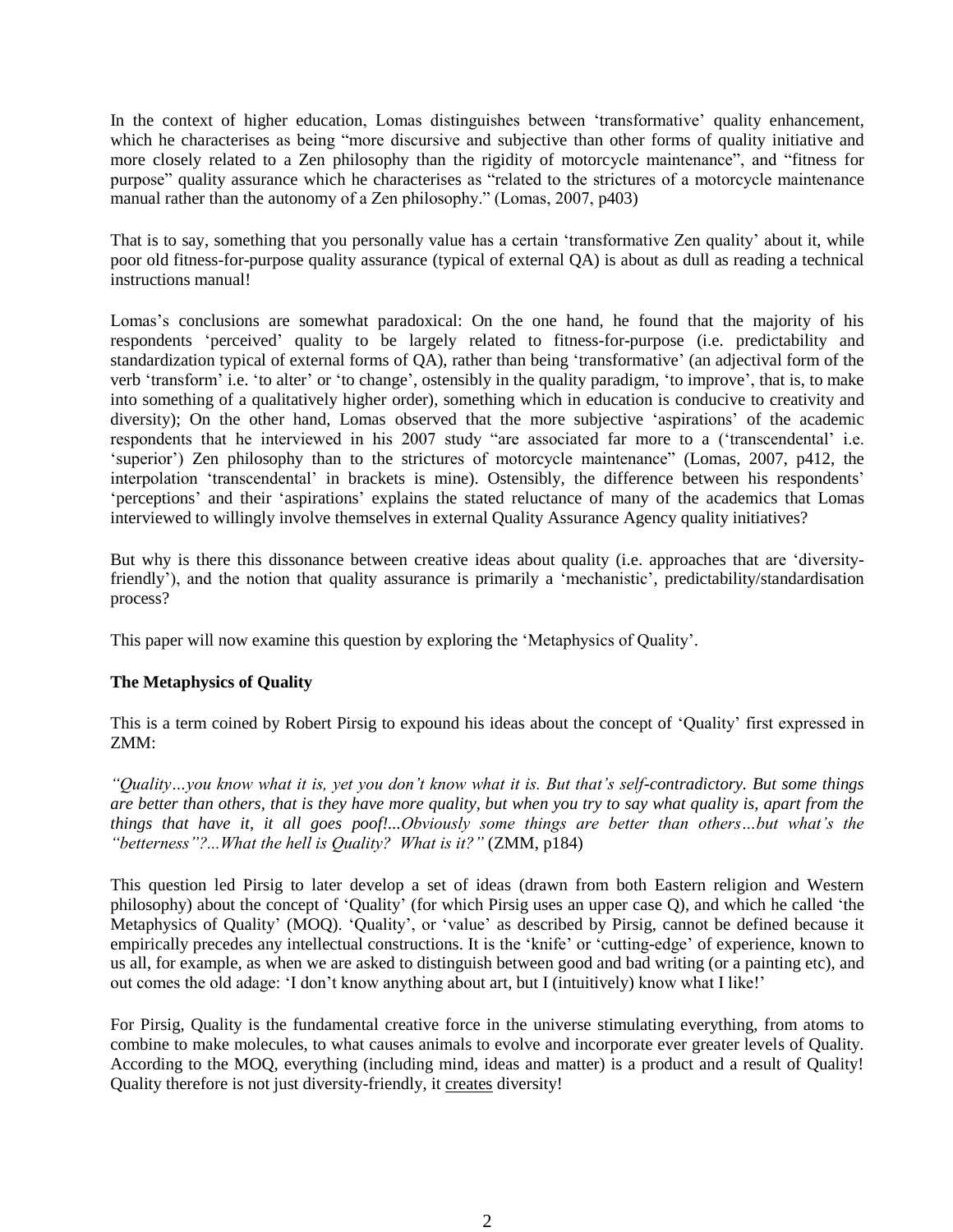This means that Quality lies in the dynamic "now" moment that we sense anything during the instantaneous present; with a short delay we then give this impression a "static form" by describing it as an emotion, a thing, a word, etc. These "static forms", if they have enough good or bad quality associations, are given names and ideas about them are interchanged with other people, building the base of knowledge for a culture. Quality then according to Pirsig is fundamentally a continuing dialogue between our personal (internally-referenced, subjective, and creative) values and beliefs, and a publicly-accepted (i.e. objective, externally verifiable, predictable) construction of reality. ("And what is good Phaedrus, and what is not good, need we ask anyone to tell us these things?")

Thus contrast the exhilarating experience of riding a fast, powerful motorcycle on a demanding circuit or road as a moment of "dynamic Quality", as against having to study a motorcycle manual in order to learn how to clean a spark plug, change the oil, or adjust the timing chain -"the dead hand" of the "static forms" of Quality, tedious, but essential if you want the machine to operate as it was intended (fitness-for-purpose).

To quote Pirsig on motorcycle maintenance manuals:

*"These were spectator manuals. It was built into the format of them. Implicit in every line is the idea that "Here is the machine, isolated in time and in space from everything else in the universe. It has no relationship to you, you have no relationship to it, other than to turn certain switches, maintain voltage levels, check error conditions…." And so on. That"s it. The mechanics in their attitude towards the machine were really taking no different attitude from the manual"s towards the machine….And it occurred to me that there is no manual that deals with the real business of motorcycle maintenance, the most important aspect of all. Caring about what you are doing is considered either unimportant or taken for granted."* (Pirsig, ZMM, p35, the text underlined is my emphasis)

Here Pirsig is admonishing the application of overly-mechanistic approaches, because they lack human value (creativity & diversity). Such mechanistic approaches stand in stark contrast to the notion of "mastery" or to that of an artisan (from the Greek 'Arete', i.e. virtue, or excellence) where the mastery of technique is virtually indistinguishable from the person commanding it.

It must therefore be very tempting for an "autonomous" academic commentator to contrast the mercurial "in real-time' experience of having a creative and innovative class go well in their favorite discipline, against the mind-numbing boredom of having to then laboriously follow, step-by-step, the assessment, recording, moderation, and reporting processes, according to the procedures as laid out in the university"s official "Quality Maintenance Manual" after the event.

But according to Pirsig, what this sort of "dichotomous" thinking does is create an unhelpful quality hierarchy, where some things or ideas are valued as being creative (and therefore intrinsically being of highquality) and others predictably not, and that we therefore seek to be involved in "the pursuit of excellence" rather than the drudgery of "mechanistic" (predictable), maintenance-type activities. But Pirsig argues forcefully that if you apply the MOQ to even a routine situation or in solving an everyday problem, it is possible to get the same creative "Zen high" from doing quite mundane tasks as well as the "dynamic quality moment' allows (that is, by applying the boring old 'mechanistic' fitness-for-purpose principle, and doing exactly what the situation actually requires, not in 'creatively' doing or saying 'whatever you like', or by trying to impress others). In the MOQ, being excellent in what we do, and being "fit-for-purpose" mean essentially the same thing.

Thus, according to Pirsig, the internal (creative/diversity) and external (predictable/standardising) dimensions of quality, rather than being at opposite poles, fuse into a more holistic concept of "Quality". This view stands in stark contrast to the Lomas characterisation of fitness-for-purpose as being "mechanistic" and "narrow".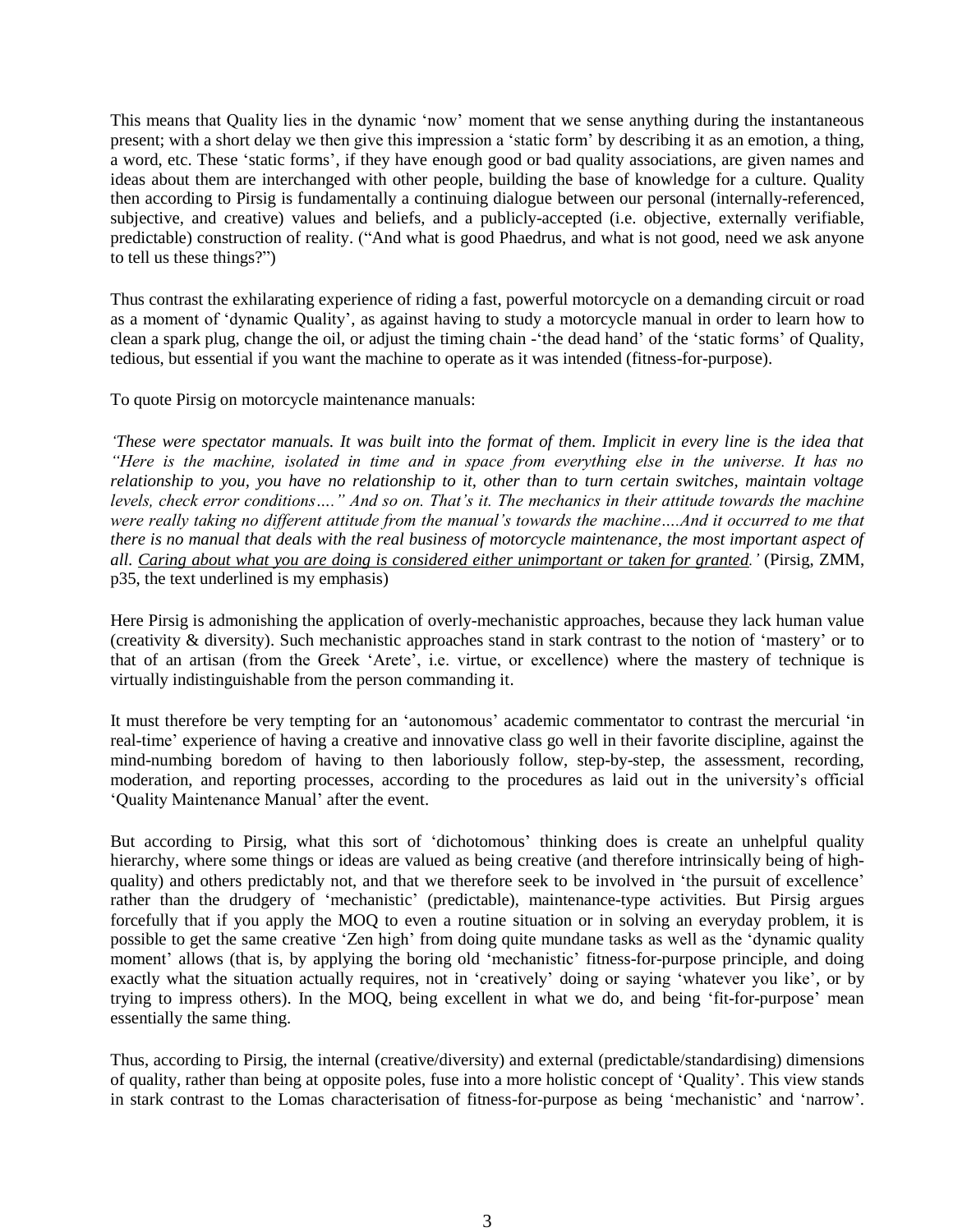The Australian Universities Agency (AUQA) favours a holistic fitness-for-purpose definition of quality over all others:

*"The final definition, "quality equals fitness-for-purpose" is one of the most commonly used in HE, and rightly so, because it subsumes all the rest. It will be noticed that the list of definitions of quality is not even internally consistent. Some are verbs some are nouns and some are adjectives. Taking quality as fitness-forpurpose means deciding on the desired emphasis whether it be threshold, excellence, transformation or value for money, and then 'quality' is 'achieving this'.*" (Woodhouse, 2009, the underlining is mine to emphasise the creative/diversity-friendly aspects of this definition.)

In ZMM, Pirsig further illustrates the holistic subjective/internal/creative and objective/external/predictable dimensions of the MOQ through the use of motorcycle as metaphor:

*"The motorcycle is a system. A real system…(but) the true system, the real system, is our present construction of systematic thought itself, rationality itself…That"s all the motorcycle is, a system of concepts worked out in steel. There is no part in it, no shape in it, that is not out of somebody"s mind…the motorcycle is primarily a mental phenomenon."* (Pirsig, ZMM, p102)

And:

*"The real cycle you"re working on is a cycle called yourself. The machine that (predictably) appears to be "out there" (i.e. external) and the person that appears to be "in here" (i.e. internally created) are not two separate things. They grow towards Quality or fall away from Quality together."* (Pirsig, ZMM, p325, the interpolations in brackets are also mine.)

Yes, Pirsig's argument is based on the creative use of metaphor, but what is he really getting at here?

The inter-active relationship between the observer and the observed is an understood phenomenon in quantum mechanics (e.g. as in "Heisenberg"s Uncertainty Principle" whereby the very act of observation minutely changes existing conditions), as it is in studies involving human behavior (e.g. as in "the Hawthorne Effect' whereby people will (in the short term at least) be more productive when they are appreciated or when being watched by an external observer).

It is also very similar to the central concept of economist George Soros' economic philosophy called "the theory of reflexivity". The theory of reflexivity is explained in Soros' book The Crises of Global Capitalism. In summary the theory is that: "...financial markets cannot possibly discount the future correctly because they do not merely discount the future; they help to shape it. In certain circumstances, financial markets can affect the so-called fundamentals which they are supposed to reflect." (Soros, 1998, the underlining for emphasis is again mine)

So, according to Soros a future financial market is created by the economic outcomes that predecessor markets produced! That is, the process shapes the outcome, which in turn affects the way the process operates, which in turn….and so on.

So too when an external quality assurance body observes the internal operations of an organisation that they are reviewing / auditing, in 'the dynamic now', there is a coherent 'reflexive' inter-relationship between subject and object, between the observer and the observed, whether it be to make a commendation for the achievement of high-quality outcomes, or a recommendation to improve a process, so that improved quality outcomes can be achieved, there must be a *coherent nexus* between the process and the outcomes being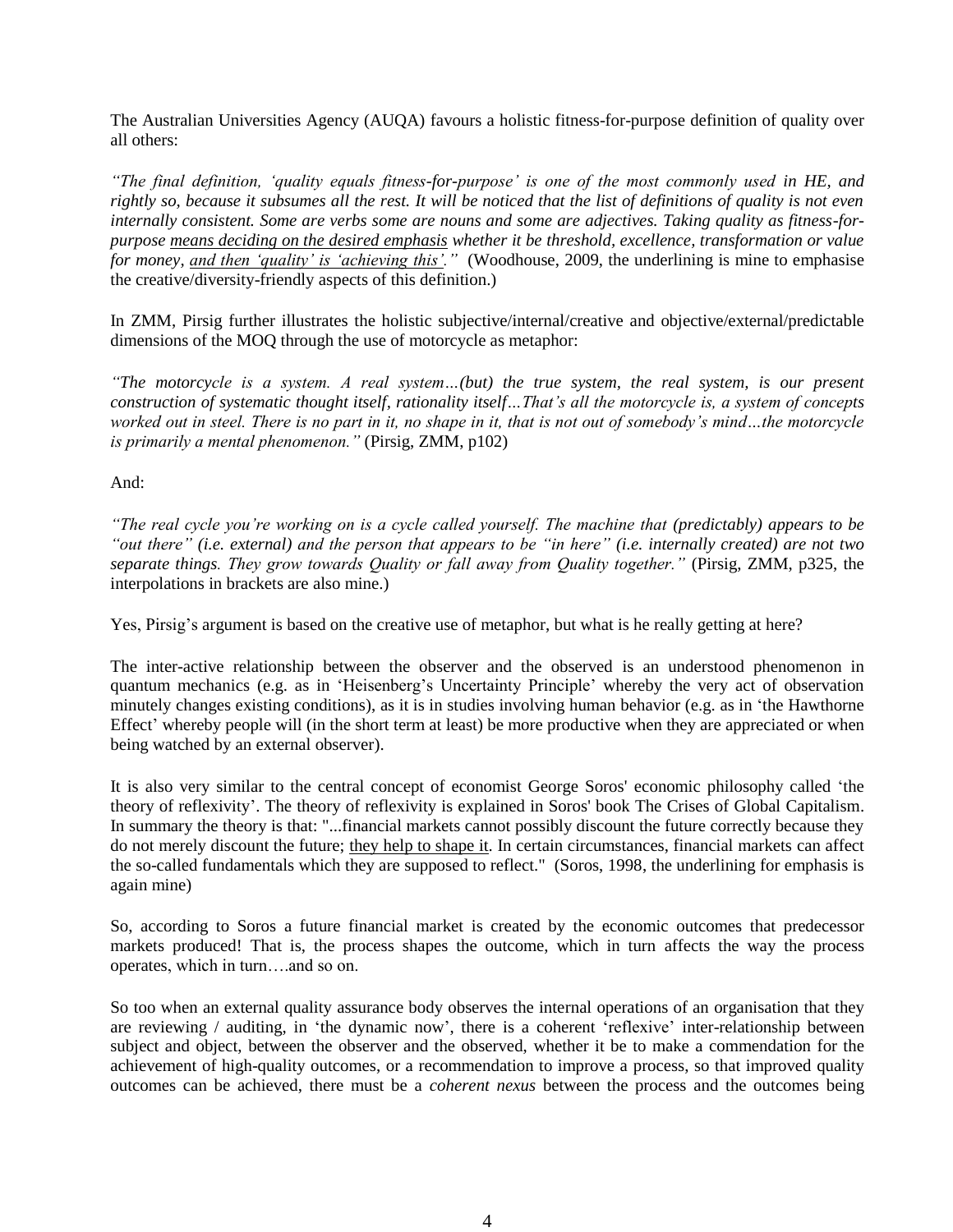produced by it. The lines of enquiry in an audit are to see if the links between process and outcomes are demonstrable. It is a blend of creative analysis and predictability.

And so to conclude on the MOQ with a final quote from Pirsig:

*"What the "Metaphysics of Quality" does is take this separate category, "Quality", and show how it contains within itself both subjects and objects. The Metaphysics of Quality would show how things become enormously more coherent--fabulously more coherent--when you start with an assumption that Quality is the primary empirical reality of the world......."* (Pirsig, Lila: An Inquiry into Morals, 1991, underlined is my emphasis)

"Quality is the primary empirical reality of the world" – reflect on the implications of that statement for your work in higher education and for your life in general.

## **Resolving Pirsig's Quality dichotomy**

As educators, and as quality practitioners, we need to maintain a harmonious balance between the internallyreferenced "creative/dynamic/diversity-friendly" and the externally-referenced 'static/predictable/standardising' aspects of quality – and to focus on both developing (and maintaining) highquality processes and outcomes (such as in the attainment of high academic standards). In fact, Laurie Lomas came pretty close to capturing this balance quite early in his 2007 paper:

*"There are problems inherent in positing a dualism of (creativity and diversity-friendly) quality enhancement and (predictable and therefore "tedious") quality assurance, as this would constitute over-simplification and over-generalisation. Quality initiatives are likely to involve elements of enhancement and assurance…..It is an appropriate blend of these elements that is sought."* (Lomas, 2007, the words in brackets and the underlined emphasis are mine.)

Thank you Laurie – well put. As Pirsig pointed out in ZMM, the classic subject/object Quality dichotomy is in reality a false one, because it excludes the effect of the coherent interaction between the observer and the observed, the subjective and the objective, that is, between the creative, internal and the predictable, external dimensions of what Pirsig nominally calls Quality, but what we more often use as an adjective (e.g. as in a "high-quality" university/course/teacher/student).

These ideas suggest to this writer that in order to really experience and enjoy the "Zen" exhilaration of riding a motorcycle, it is also necessary to understand and properly maintain your machine - to achieve an appropriate balance or blend between creativity and predictability! When the two dimension of what Pirsig calls "Quality" become so fused because of their coherent interaction that they can no longer be easily distinguished from each other, then that really brings it all together – that is a true 'Zen' quality moment!

Exactly the same basic MOQ principles apply in educational quality circles (or cycles!) as they do in motorcycling: Understand and care properly for the thing that makes it possible, and you will enjoy getting to your destination! This applies equally to the teaching/learning relationship between teachers and students, as it does to the coherent interaction between a motorcyclist and their motorcycle.

This view is very close to the axiom held by Ronald Barnett (Barnett, 1992) that in relation to the higher education quality agenda, it is really the character and quality of the continuing interactions of higher education"s members that are at issue rather than the arrival of the higher education system at any predetermined (i.e. predictable) endpoint – quality is also a product of the creativity and diversity of the